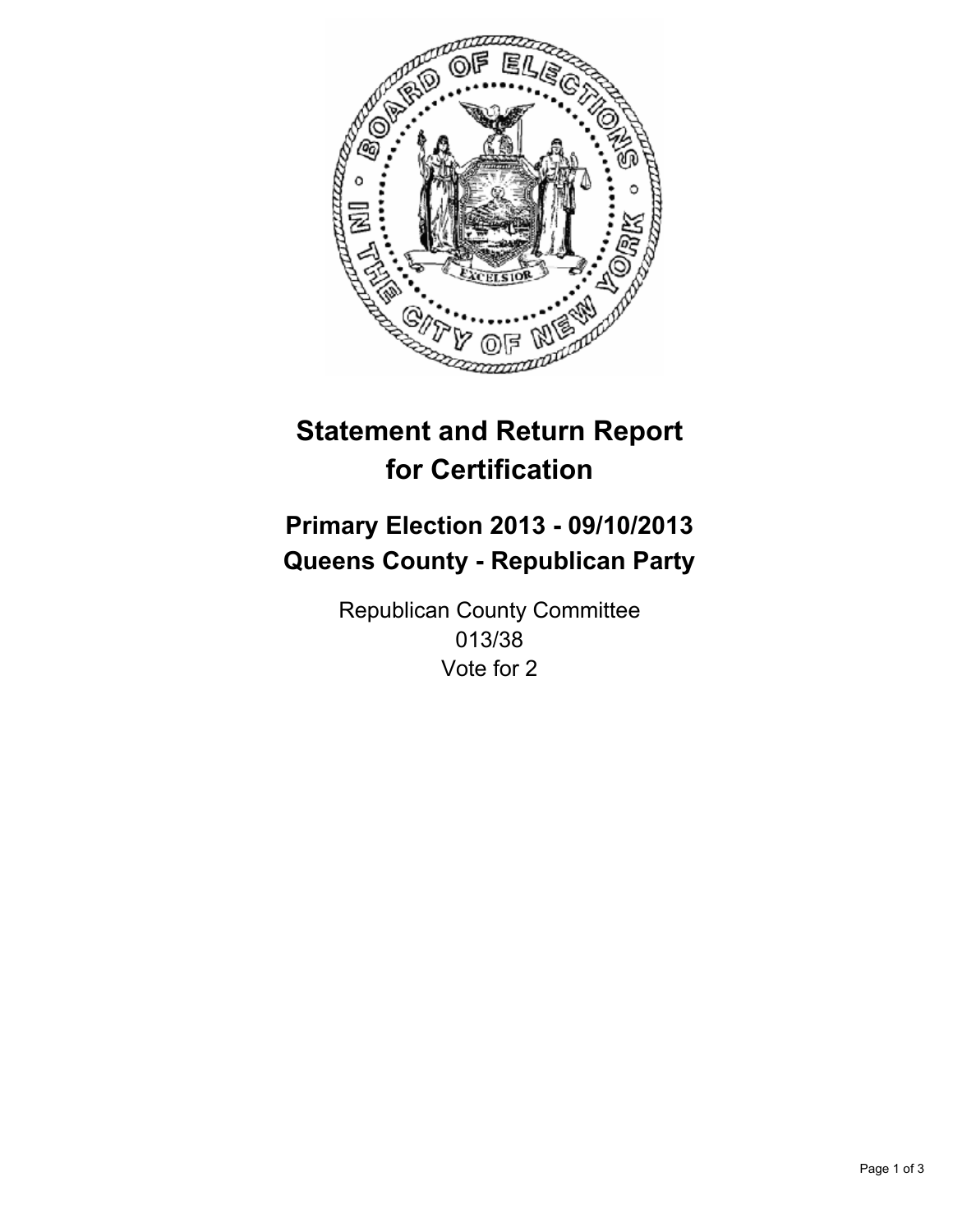

## **Assembly District 38**

| 0        |
|----------|
| 3        |
| 0        |
| 0        |
| $\Omega$ |
| 5        |
| 4        |
| 2        |
| 2        |
| 13       |
|          |